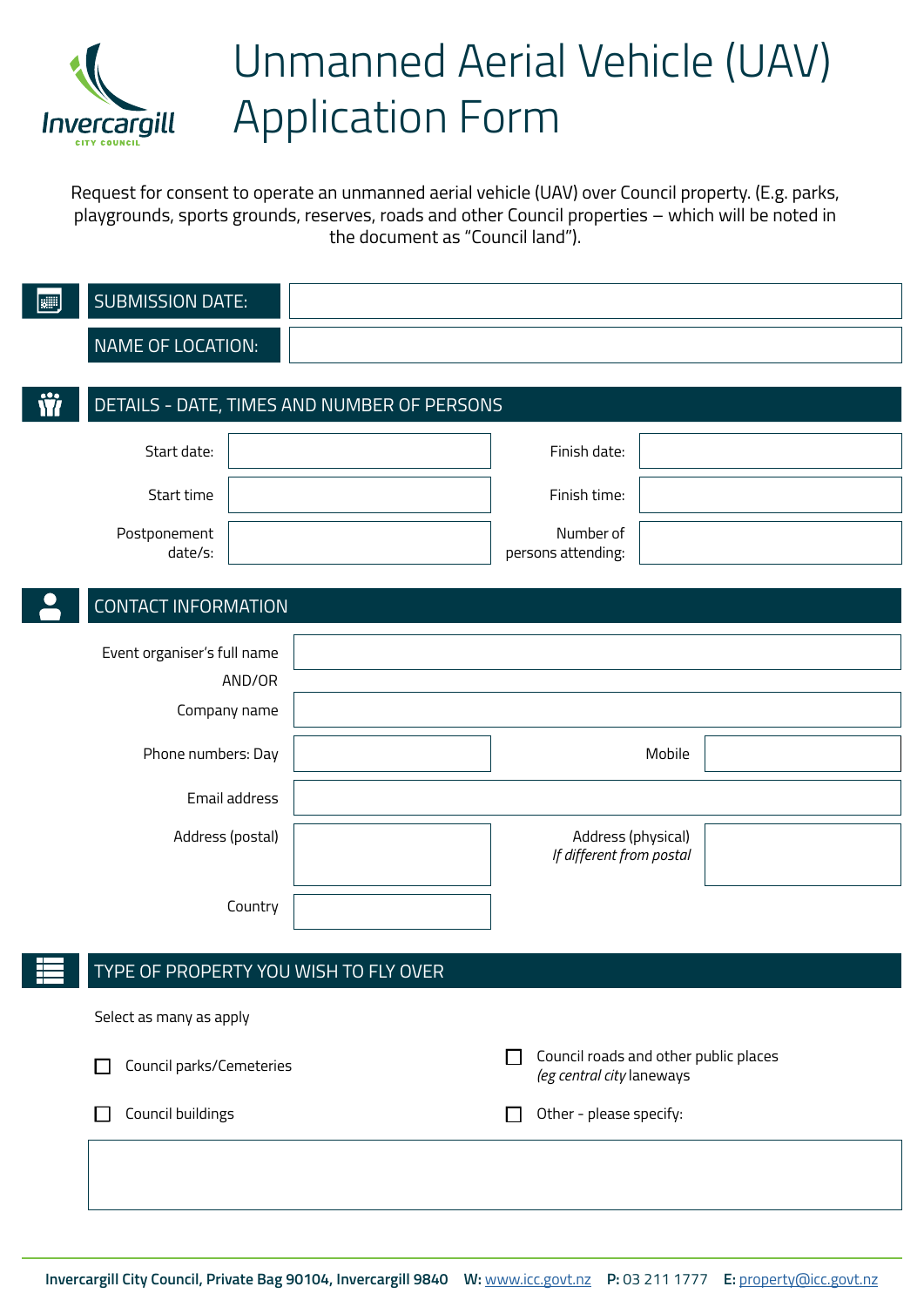#### WHAT IS THE WEIGHT OF THE RPAS YOU WISH TO FLY

Select as many as apply



 **15kg to 25kg\*:** obtain approval from Model Flying New Zealand (MFNZ – [www.modelflyingnz.org](mailto:www.modelflyingnz.org?subject=)) before applying to Council

**Over 25kg:** apply to the Civil Aviation authority for part 102 certification before applying to the Council

*\*15kg to 25kg: Final approval will be granted once evidence of MFNZ approval has been provided. Before applying to the* Council



DETAILS - LOCATION

**Please attach a separate sheet with a flight plan.**

Please provide as much detail as you can as this may help speed up your application.

Provide street address and site map; identify shoot areas, camera, lighting, parking etc. *Any filming on roads or filming that requires roads closure will require a traffic management plan.*

# $\bigoplus$

### ACCESS, PARKING AND EQUIPMENT

#### **Access requirements**

*E.g. Whether any Council gates, buildings, barriers, or other structures need to be opened. Includes after-hours access.*

#### **Use of public facilities**

*E.g. Whether any public toilets or other public facilities need to be used.*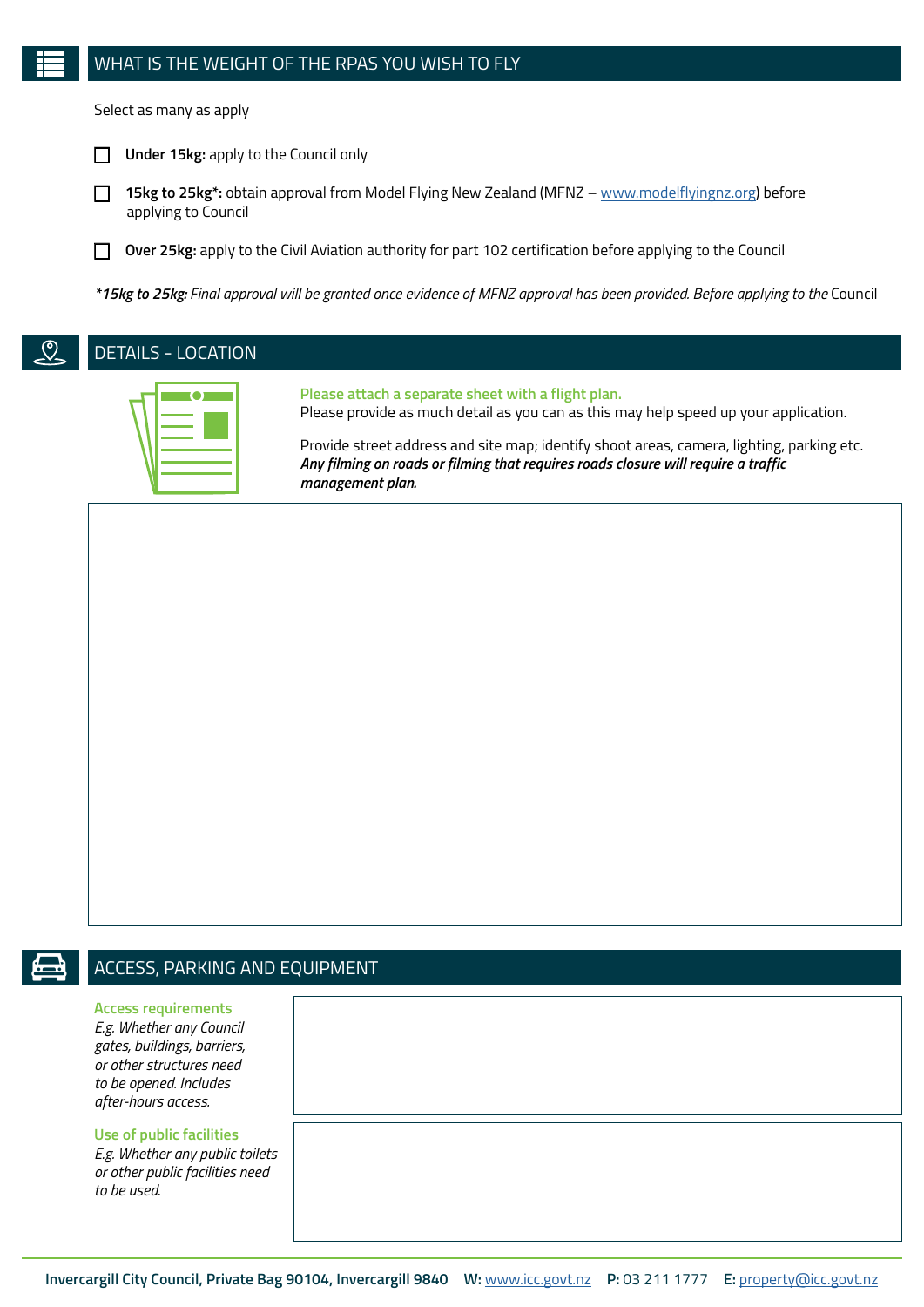| <b>Parking Requirements</b><br><b>Provide Map</b><br>Include number, type<br>of vehicles and parking<br>arrangements for all vehicles<br>at the location.<br>Include whether Traffic<br>Management Plan is required. |                                                 |                                                                   |
|----------------------------------------------------------------------------------------------------------------------------------------------------------------------------------------------------------------------|-------------------------------------------------|-------------------------------------------------------------------|
| <b>Other Special Requirements</b><br>Risk Management Plan and<br>site specific Health and Safety                                                                                                                     | Select as many as apply                         |                                                                   |
| Plan may be required.<br><b>Tick if none</b>                                                                                                                                                                         | Animals                                         | Water                                                             |
|                                                                                                                                                                                                                      | Commercial activities                           | Power                                                             |
|                                                                                                                                                                                                                      | Underground/overhead services                   | Amusement devices e.g. Bouncy Castle,<br>mini Jeeps, Bumper Balls |
|                                                                                                                                                                                                                      | Other, specify:                                 |                                                                   |
| <b>Temporary Structures</b><br>E.g. Marquees, scaffolding,<br>tents, stage etc.                                                                                                                                      | Tick if none                                    |                                                                   |
| <b>Special Effects</b><br>E.g. Fire, smoke, rain, wind,<br>guns, explosions, fireworks,<br>snow.                                                                                                                     | Tick if none                                    |                                                                   |
| This will require Council<br>approval prior to granting<br>application/permit.                                                                                                                                       |                                                 |                                                                   |
| <b>Permits and Consents</b><br>The Applicant acknowledges<br>the permits/consents listed<br>have been applied for<br>and granted and must be<br>produced upon request.                                               | Tick if none                                    |                                                                   |
| <b>Waterways</b><br><b>Environment Southland</b><br>approval obtained and<br>harbour master being/been                                                                                                               | Yes<br>No<br>Contact: lyndon.cleaver@es.govt.nz | Not applicable                                                    |
| contacted?<br><b>CONTACT INFORMATION</b>                                                                                                                                                                             |                                                 |                                                                   |

**Contact person for shoot days on set** 

 $\mathbf{S}$ 

| Name                                     |  |
|------------------------------------------|--|
| Mobile                                   |  |
| <b>Contact person for safety officer</b> |  |
| Name                                     |  |
| Mobile                                   |  |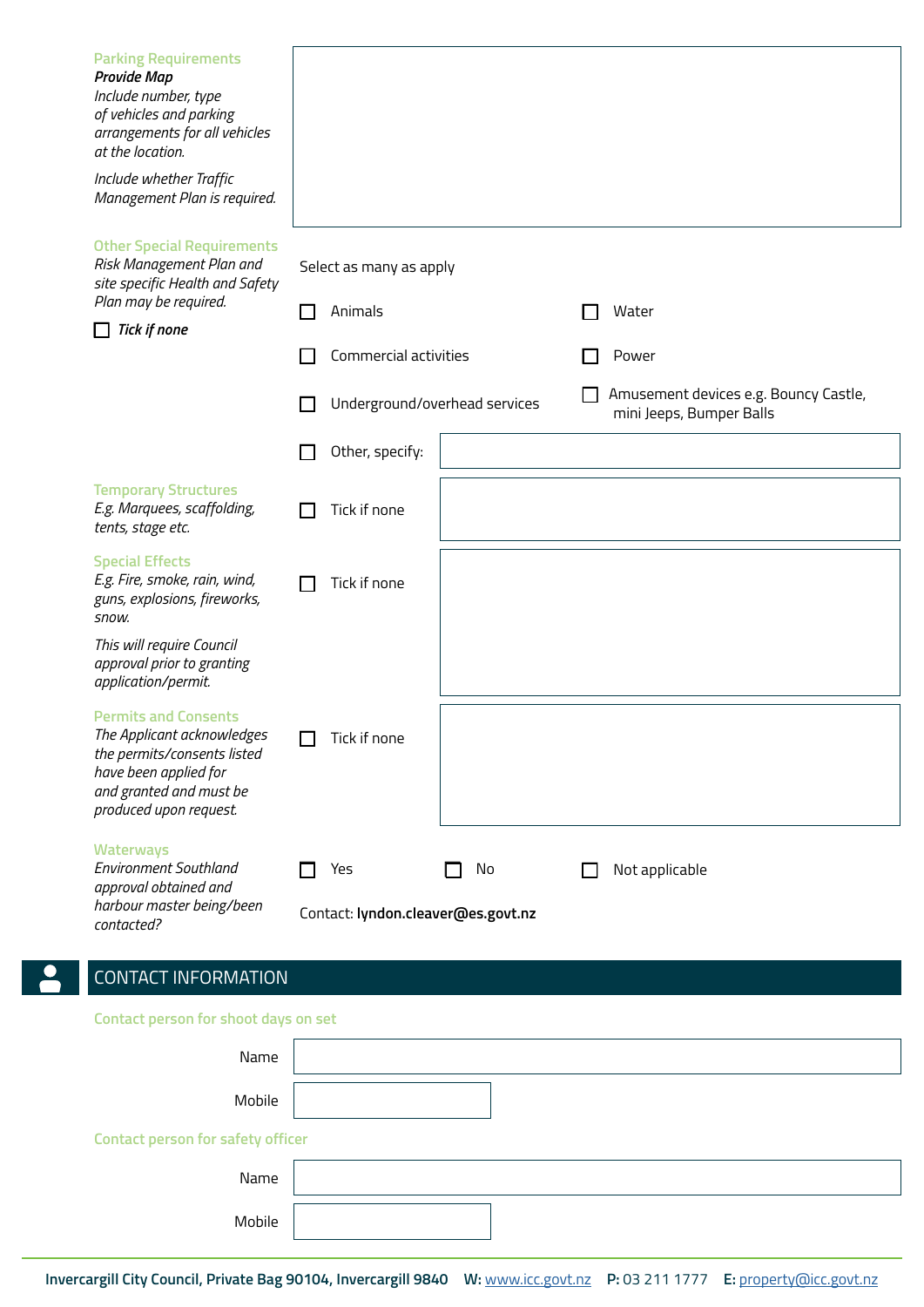| <b>Contact person for drone pilot</b> |  |
|---------------------------------------|--|
| Name                                  |  |
| Mobile                                |  |
| <b>Location manager</b>               |  |
| Name                                  |  |
| Contact number                        |  |

*Note: ICC requires all drone operators to hold CAA Part 101 and/or 102 certification depending on the size/scale of event*

| <b>PRODUCTION DETAILS</b>                            |            |             |                         |               |
|------------------------------------------------------|------------|-------------|-------------------------|---------------|
| Production title and/or<br>product being advertised: |            |             |                         |               |
| <b>TV Commercial</b>                                 |            | Music video | Web content             | <b>Stills</b> |
| Feature                                              |            | Web advert  | TV content              | Tourism       |
| Reality show                                         | Short film |             | Other - please specify: |               |
|                                                      |            |             |                         |               |
|                                                      |            |             |                         |               |

# DETAILS - ACTION

*E.g. a 60 minute documentary about mountain biking to be screened in New Zealand in January.*

# BRIEF DESCRIPTION

**Action being filmed:** *e.g. Actor walking down street talking on cell phone.*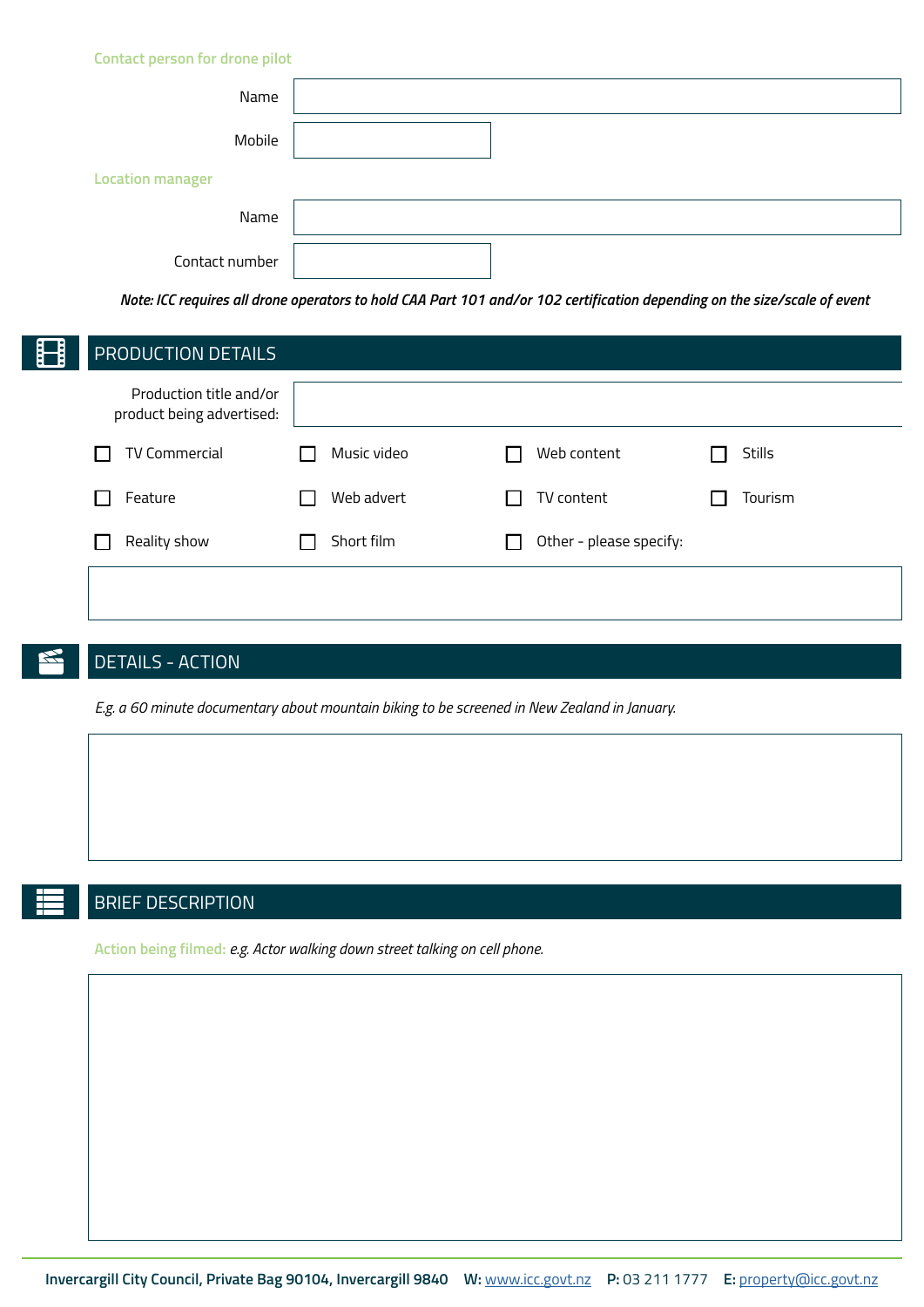| $\overline{\mathbf{a}}$ | NUMBER OF PERSONS ON LOCATION                             |         |         |  |
|-------------------------|-----------------------------------------------------------|---------|---------|--|
|                         | Must include all persons<br>on location (e.g. crew, cast, | Crew:   | Cast:   |  |
|                         | extras, clients and agency).                              | Extras: | Agency: |  |
|                         |                                                           | Client: |         |  |

If these are not confirmed, please fill in an appropriate number.

| <b>EQUIPMENT</b>                                                           |                                                                   |                                |              |                                                               |
|----------------------------------------------------------------------------|-------------------------------------------------------------------|--------------------------------|--------------|---------------------------------------------------------------|
| Shoot start date:                                                          |                                                                   | Shoot finish date:             |              |                                                               |
| Weather cover<br>start date:                                               |                                                                   | Weather cover<br>finish date:  |              |                                                               |
| Arrival time<br>at location:                                               |                                                                   | Departure time<br>at location: |              |                                                               |
| Filming start time:                                                        |                                                                   | Filming wrap time:             |              |                                                               |
|                                                                            | If these are not confirmed, please fill in an appropriate number. |                                |              |                                                               |
| <b>Details of Equipment</b>                                                |                                                                   |                                |              |                                                               |
| <b>Tick if none</b>                                                        | Camera                                                            |                                | Helicopter   |                                                               |
|                                                                            | Camera track/dolly                                                |                                | Generator    |                                                               |
|                                                                            | Tripod                                                            |                                | Camera crane |                                                               |
|                                                                            | Tracking vehicle/Gator                                            |                                | Drone/UAV    | Make sure you have filled out<br>drone section (section one). |
|                                                                            | Other - please specify:                                           |                                |              |                                                               |
| <b>Significant props/set</b><br>dressing<br>E.g. animals, signage, plants. |                                                                   |                                |              |                                                               |
|                                                                            |                                                                   |                                |              |                                                               |

#### SPECIAL CONDITIONSM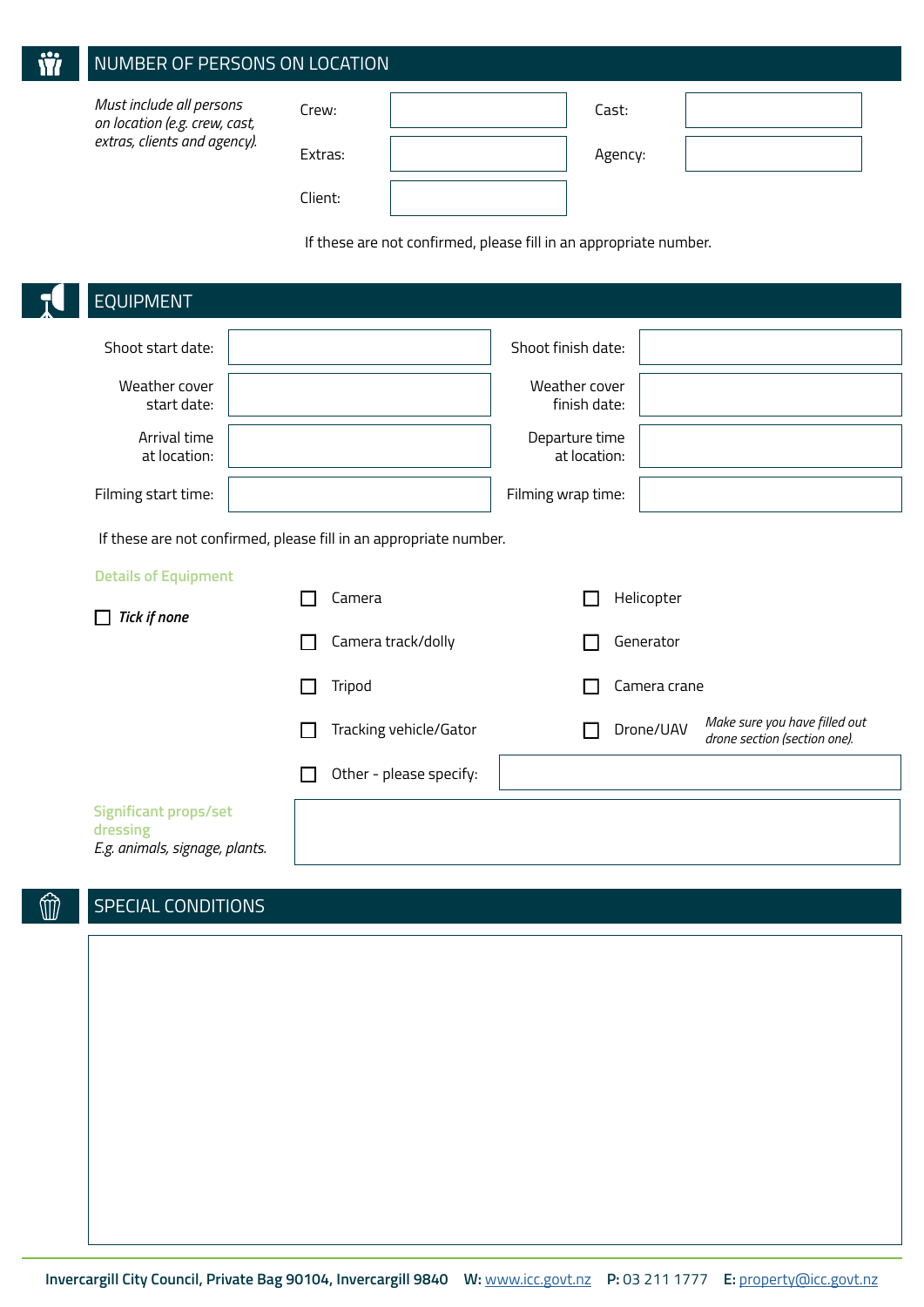#### TERMS AND CONDITIONS

#### **1. BOOKINGS:**

Some hiring of parks and cemeteries require collection of a key from the Parks and Recreation Office to gain access to specific areas/facilities. Please check with the Parks and Recreation Office whether you require a key prior to your event.

Please note that members of the public must have freedom of use of the park except for closed events.

The land is hired on an "as is" basis and Council is not responsible to carry out any extra work (ie extra grass mowing, opening of barriers etc.) unless prior agreement has been reached with the Parks and Recreation Manager and the appropriate fee paid.

Council will not be responsible for any damage caused to the hirer's property or items of clothing in any way whatsoever.

#### **2. CANCELLATION AND TERMINATION:**

Should any conditions as part of this consent not be met or adhered to, Council may withdraw permission at any time, and any future applications for park use may be denied.

#### **3. CHANGE IN USE:**

 The Event Organiser's use of the Location shall be restricted to the specifics detailed. The Event Organiser shall immediately inform Council of any proposed change to the details recorded in this form. Council retains the right to cancel this Permit should the notified changes result in substantial alteration to the details (in the opinion of the Council).

#### **4. FEES AND CHARGES:**

 Use of some Council land is conditional on the payment of a fee to be paid when booking or by arrangement with the council, this fee is discretion of the council.

Council reserves the right to charge additional fees if the event or activity is deemed to require extra staff to be on duty.

Early entry on to Council land may incur a penalty fee.

#### **5. NO BINDING CONTRACT:**

 Council shall not be obliged to grant this Permit until such time as:

- (a) it receives the fully completed and executed Permit from the Event Organiser;
- (b) the terms of the Permit are approved by Council (in its sole discretion);
- (c) all fees in relation to the application have been met.
- **6. DRONES:**

Applications for UAV Consent to operate within the

defined areas as shown in the ICC Unmanned Vehicles Policy is subject to:

- Compliance with all CAA and Air Traffic Control requirements (Invercargill Air Traffic Control: 03 211 8118).
- No other activity being undertaken in the area at the time
- Operation only being undertaken between the hours of dawn to dusk and the UAV being within visible sight lines at all times.
	- An application for consent may be granted or refused by Council and may be subject to any conditions that the Council deem necessary to ensure public safety and the prevention of nuisance. Consent may be granted on an ongoing basis or may be granted for a single event.
	- You must be registered with the Air Share Website. This information helps CAA keep track of regular and non-regular UAV operators in each area.

All applications must oblige by the ICC UAV Policy for the use of Council land for events. Event Organisers must also comply with the Privacy Act for all events held on Council land.

Drones must fly only in daylight.

Drones must not fly higher than 120 meters (394 feet) above ground level.

#### **7. LOCATION RELEASE:**

 Council grants its licensees, agents, successors and assigns, the right, but not the obligation, in perpetuity throughout the world and in all media, now or hereafter known, to use (in any manner it deems appropriate, and without limitation) in and in connection with the motion picture/photograph, by whatever means exhibited, advertised or exploited, the appearance of the location or property as specified in the booking form.

#### **8. SECURITY ON SITE:**

 The Event Organiser is solely responsible for the security of event participants and any facilities or structures brought on to Council land for the duration of the event.

#### **9. NO TRANSFER:**

 The Event Organiser shall not assign, sub-license, mortgage, charge, encumber or part with possession of any area within Council land, or any facilities or equipment without the prior written approval of the Parks and Recreation Manager.

#### **10.DIRECTIONS:**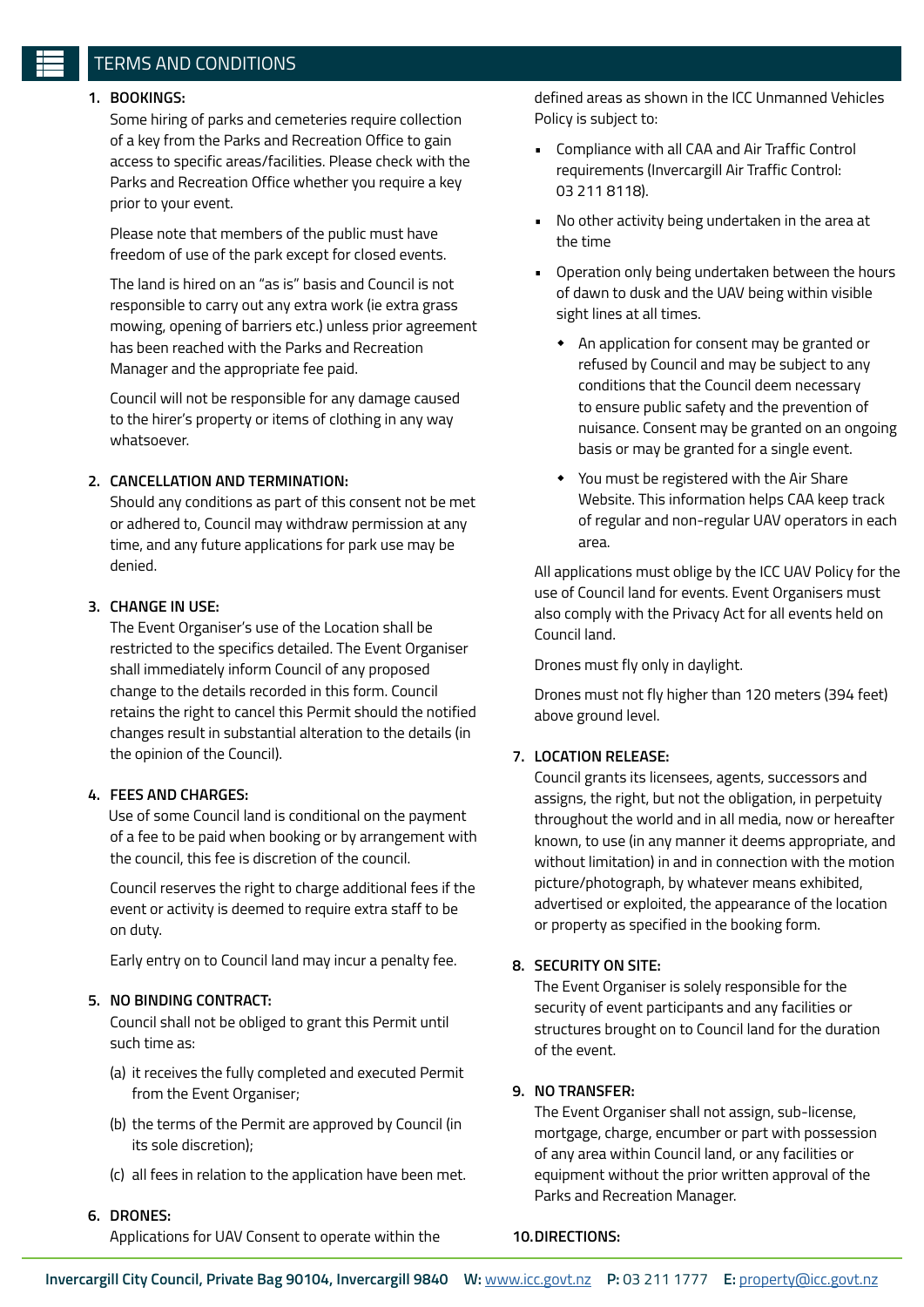The Event Organiser shall comply with all reasonable instructions given by the Council at any time.

#### **11.SERVICES:**

 The Event Organiser shall be responsible for the identification of any underground/above ground services which may be affected by its activities and the obtaining of any relevant service authority's permission to operate below/above. Please use 'B4U Dig' or contact PowerNet for cable location. For identified events where ground penetration is needed, signoff by a Council staff member is required.

#### **12. DAMAGE:**

 Any damage to location, vegetation, structures, or other property or any loss incurred by any person whatsoever resulting from the Event Organiser's use of the location, as determined by Council, is the responsibility of the Event Organiser and is to notify Council as soon as possible. The Event Organiser is liable to pay all amounts as a result of such damage or loss to the Council and to do any other thing necessary to make good such damage or loss.

If you are holding your event on Council land, you may be required to pay a bond to cover potential costs of repairing any damage and undertaking any clean up work (if the area is not left in the way it was found).

The bond amount will depend on the area you are using and the scale of activities you are undertaking. You will be required to pay the bond prior to the event.

Bonds will be refunded if the park is returned to its original condition at the end of the event and conditions have been complied with. Council reserves the right to deduct any costs it incurs as a result of the event, from any bonds held.

#### **13. REPAIRS:**

 Any repairs to Council land will be carried out by Council and all associated costs will be met by the Event Organizer.

#### **14. PARKING AND TRAFFIC MANAGEMENT:**

 If any part of your recording is to be staged on a road, or restricting vehicle or pedestrian access, causing distractions to drivers and pedestrians, a Traffic Management Plan will be required.

Motorised vehicles are not permitted on Council land other than on areas designated as roadway or parking without prior written authority from the council. Vehicle speed must be kept to a minimum and all road rules followed.

#### **15. STRUCTURES:**

 Large structures and temporary buildings may require prior consent from Council's Building Consent Department. Please discuss your requirements with the Property Manager in the first instance. A copy of the building consent must be produced upon request.

#### **16. ANIMALS:**

Please refer to the ICC Dog Policy https://icc.govt.nz/ public-documents/bylaws/dog-control-policy/ for information regarding dogs on Council land.

#### **17. HEALTH AND SAFETY:**

 Council considers the Event Organiser to be in control of the location during the term of this Permit and the Event Organiser shall take all practical steps to prevent any harm occurring. The Event Organiser is responsible for the safety of all users of the Location during the term of this Permit. An audit may be carried out by Council at any time during the term of this Permit to ensure compliance with the HSWA 2015.

Hazards may be present at the location or may arise as a result of the Event Organiser's activities at the location. The Event Organiser shall, prior to entering the location, identify and notify Council of all hazards identified and the procedures to be put in place by the Event Organiser to prevent/isolate such hazards. Where accidents, incidents or near misses occur at the Location the Event Organiser will immediately notify Council and advise the procedures that are being put in place to prevent further similar events.

In most cases, members of the public will have freedom to move around and through Council land during your event without restriction. The Event Organiser is responsible for ensuring that the plan is followed and that there is compliance with the requirements of the Health and Safety at Work Act 2015, including any amendments or regulations thereafter.

The plan should outline possible causes of hazards, possible outcomes, and the suggested actions to reduce such hazards.

Your Risk Management Plan for your event must be submitted to the Council for approval at the time of application prior to the event commencing.

A Risk Management Plan is required for your protection and Council's. A Risk Management Plan is a document that:

- Identifies all the hazards which may threaten participants or other people in the vicinity during the event.
- Indicates what reasonable controls the organiser has put in place to eliminate, isolate or minimise the hazards identified.

#### **18. TOILET FACILITIES:**

 Some toilets may require an arrangement to have toilets on Council land unlocked/locked by Council Staff. Please check with the Property team for information on where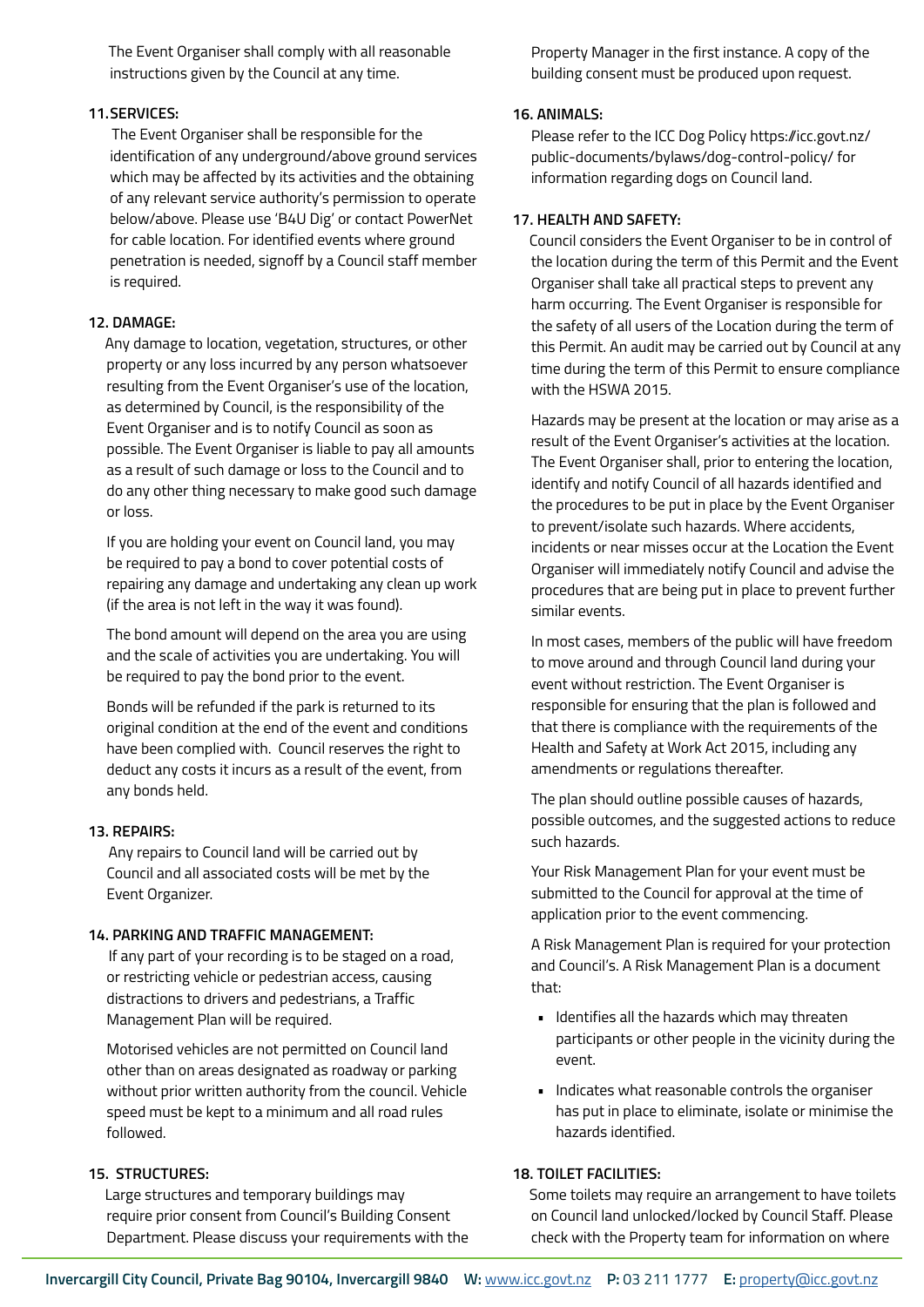these are. You may also be required to bring your own toilet paper and other products to ensure the toilets are kept clean for the next event.

It is the responsibility of the Event Organiser to ensure that adequate toilet facilities are provided for the numbers of people expected to attend your event. Portable toilets should be hired if required and removed immediately following the event.

#### **19. MOBILE TRADERS:**

 Mobile traders may be permitted on Council land at the discretion of the relevant ICC Manager and will be dependent on the following conditions:

- Mobile traders will be charged a daily, weekly or monthly fee according to the length of time requested. All fees are to be paid in advance.
- In accordance with the Mobile Trading Bylaw 1983 all mobile or travelling shops and stalls are required to obtain a licence from the Council to trade. For more information contact the Council's Environmental Health Division.
- Details of the type of goods to be sold are to be submitted to the relevant ICC Manager on application.
- Details of the appearance of the mobile unit are to be submitted to the relevant ICC Manager on application.
- The unit shall not impede or inconvenience the flow of pedestrians or park users at any time. No public seating or facilities are to aid, form part of or be used in conjunction with the unit.
- No amplified music is permitted.
- Advertising shall be limited to that which can be attached to the unit.
- The trading of tobacco or illegal substances is not permitted on Council land.
- The Mobile trade permit holder may give one week's notice of termination of this agreement.
- Failure to comply with any of these conditions will result in the permit being cancelled or varied.

#### **20. SUSPENSION:**

 If the Council is not satisfied that the Event Organiser is complying with its obligations under this Permit then it may temporarily suspend this Permit for such period of time until the Council decides that the Event Organiser is complying with its obligations. The Event Organiser shall cease all activities at the Location during any period of suspension.

#### **21. COMPLIANCE:**

 Event Organisers shall adhere to the management policies of the current Reserve Management Plan and any Council Bylaws, Policies and Regulations. Parks staff can assist with providing this information.

This Permit is not a consent under any other statute, regulation or bylaw affecting the Location or its use and the Event Organiser shall, prior to entering the Location, obtain all necessary consents (including resource consents), licences and other permits necessary to allow it to carry out filming pursuant to this Permit. In the event that the Event Organiser fails to hold such valid consent, licence or permit, then the operation of this Permit shall be suspended until such time as the Event Organiser holds such valid consent, licence or permit, and the Event Organiser will vacate the Location during such suspension.

Event Organisers must also comply with the Privacy Act for all events held on Council land.

#### **22. RESTRICTED ACCESS:**

 If due to any reason, including but not limited to, fire, storm, earthquake, emergency or disaster, whether man-made or not, or for any other reason the Location is not available, the Council's liability under this Permit is limited to refunding the Fee to the Event Organiser.

#### **23. REGULATORY FUNCTION:**

 Nothing in this Permit shall be read as limiting or otherwise affecting the proper and valid undertaking or exercise of any regulatory or statutory power or function by the Council or any part of its operations.

#### **24. INDEMNITY:**

 The purpose of an indemnity is to require the person giving the indemnity to meet any claims against the person who holds the indemnity. The Event Organiser shall keep the Council indemnified against all claims, actions, losses, and expenses of any nature which the Council may suffer or incur or for which the Council may become liable in respect of:

- (a) the negligent or careless use or misuse by the Event Organiser or persons under the control of the Event Organiser of the Location;
- (b) any accident or damage to property or any person arising from any occurrence in or near the Location wholly or in part by reason of any act or omission by the Event Organiser or persons under the control of the Event Organiser ; and
- (c) anything otherwise arising directly or indirectly from the use of the Location by the Event Organiser.

If an event is to take place in an area which is usually open to the public, and which has private property nearby, Council needs to ensure that no injury occurs to members of the public and that no damage occurs to other people's property.

#### **25. PUBLIC LIABILITY INSURANCE:**

 Public liability insurance is an insurance policy held by an organiser of an activity. It provides the organiser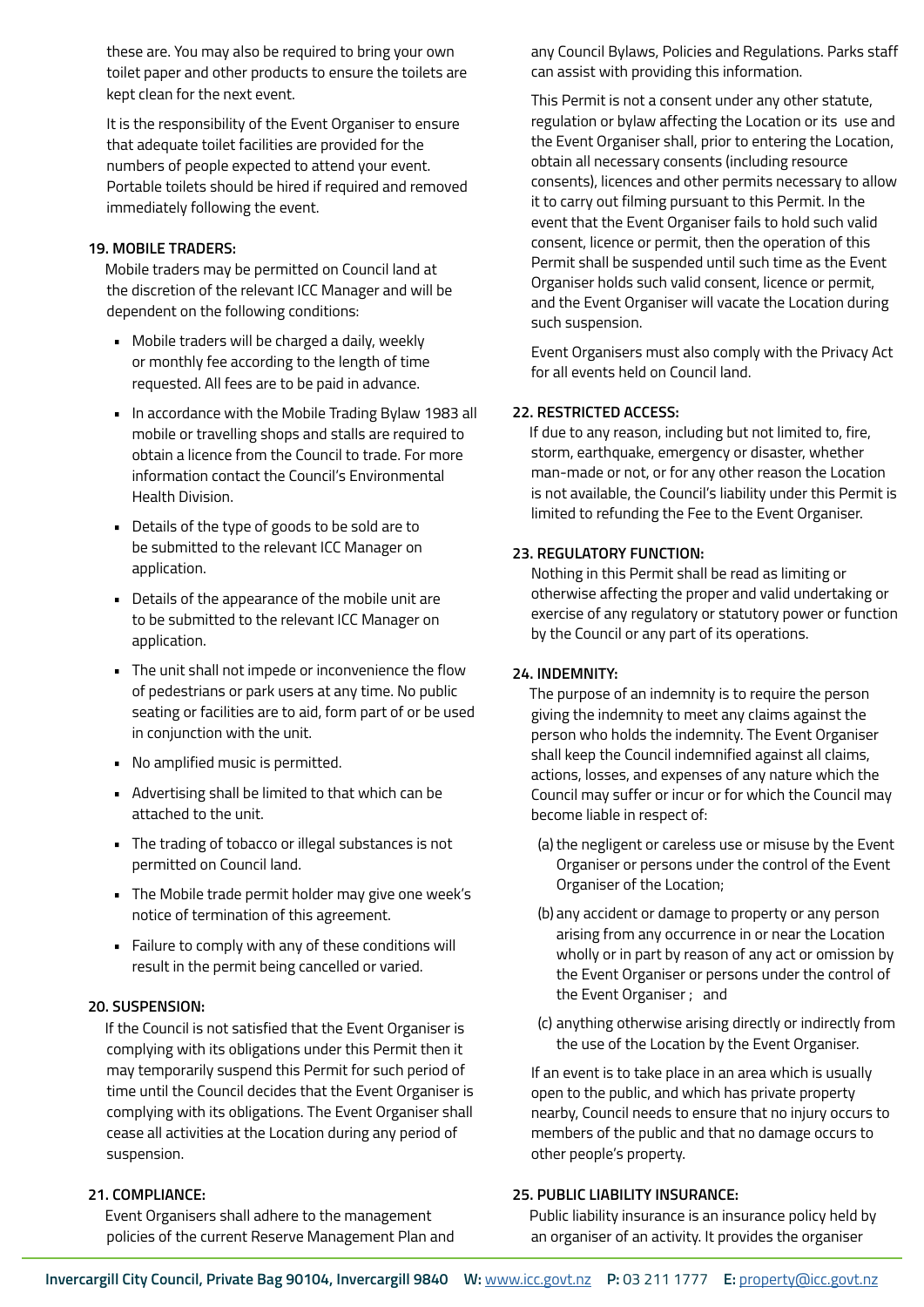with some protection if a third party brings an action against the organiser or when there is a risk of damage. Without such a policy the organiser would be personally liable. Public liability insurance will also be important when the organiser has indemnified Council, and a third party makes a claim against Council.

#### **26. CONSULTATION:**

 If your event is likely to attract large crowds, or if it involves amplified sound, road closures, traffic control or parking restrictions, you may need to consult with nearby businesses and residents.

#### **27. NOISE/ GLARE/ VIBRATION/ DUST CONTROL:**

 Noise control comes under the provisions of the Resource Management Act 1991 which aims to protect people from unreasonable or excessive noise; provide noise control in the community; protect the rights of people and industry to make a reasonable amount of noise; and to allow the public, local authorities and Police to work together to control noise. For more information about the amount of noise and resulting nuisance your event is likely to create, contact the Council's Environmental Health Division.

#### **28. GENERAL CONDITIONS:**

Emergency and public access ways must be kept clear at all times.

All Council resources, including buildings, fences, structures, services, vegetation, rocks and turf are protected and are not to be altered in any way. Which includes any facilities (including the fixing of temporary signs or advertisements in the Park/cemetery or to the exterior of any facility) without the prior written approval of the relevant ICC Manager.

Consent applies to the approved allocated area as indicated on the booking form and plan and as instructed by the Council for the specified date/s only.

The lighting of fires and fireworks is not permitted on Council land without the prior written approval of the relevant ICC Manager and the appropriate fire permit has been obtained.

The Event Organiser shall notify the Council of any accident on the area during an event, or any defect or damage in the facilities or public equipment.

The Event Organiser must ensure that the performance, playing or showing of any copyrighted work complies with the Copyright Act 1994.

All organised events on Council land should be promoted as being healthy and smoke free.

It is recommended signage and high visibility gear is used during an event to warn public.

All organisers must understand and comply with the CAA Rules part 101 and part 102 Compliance when operating the UAV/when supervising the operation of the UAV.

All organisers must agree to the UAV Policy for the use of Council land for events.

#### FEES, CHARGES AND REQUIREMENTS

| General Park charge                                                                                            | \$ | List of auxiliary providers              |  |  |  |
|----------------------------------------------------------------------------------------------------------------|----|------------------------------------------|--|--|--|
| Special requirements                                                                                           | \$ | Risk management plan                     |  |  |  |
|                                                                                                                | \$ | Site specific health and safety plan     |  |  |  |
|                                                                                                                | \$ | Indemnity and public liability insurance |  |  |  |
|                                                                                                                | \$ | Parking and traffic management plan      |  |  |  |
| Bond                                                                                                           | \$ | Food stalls, liquor licenses etc         |  |  |  |
| <b>Total amount due</b>                                                                                        | \$ | Mobile trader permit                     |  |  |  |
| Fees are calulated as per the fees and charges above. Payment is required with submission of this application. |    |                                          |  |  |  |

Payment will need to be made by cash or EFTPOS at Invercargill City Council, 101 Esk Street, Invercargill.